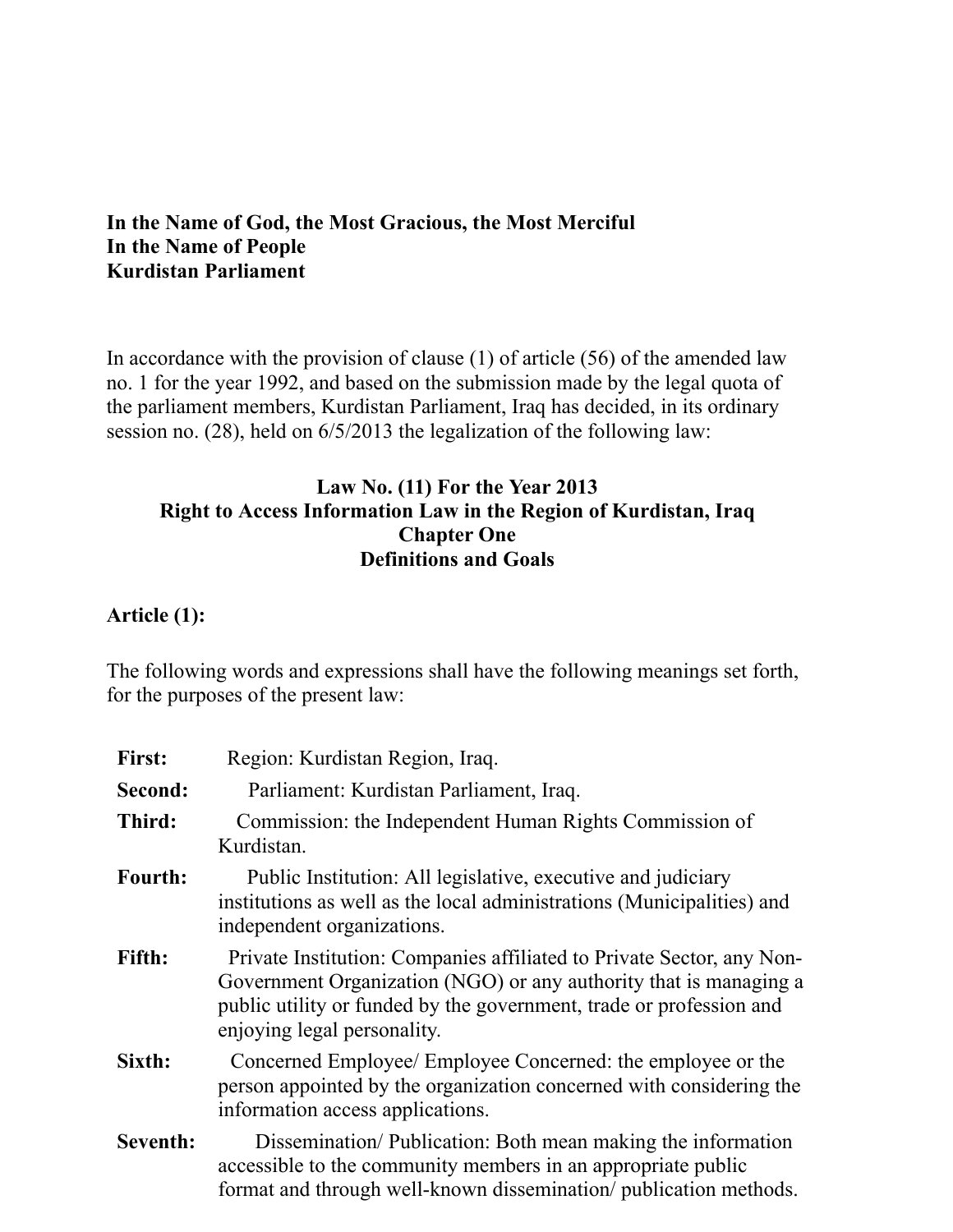- **Eighth:** Information: Oral or written data or records, statistics, written/ recorded/ electronically saved documents or documents saved by any other means.
- **Ninth:** Document: the mediator where information has been recorded regardless of its form, format, source, date of issue or legal status.

#### **Article (2):**

The present law aims to do the following:

- First: Enabling the citizens of the region to exercise their right in accessing information with public and private institutions, according to the provisions of the present law.
- **Second:** Supporting the transparency and effective participation principles for ensuring democracy.
- **Third:** Ensuring a better environment for freedom of expression and publication.

#### **Chapter Two Commission: Roles and Authorities**

## **Article (3):**

The Commission may add the following roles and authorities to the roles prescribed by Law no. (4) For the year 2010, in connection with the oversight of enforcing the present law:

- First: Following up on the implementation of the provisions of the present law and monitoring the violations and obstacles hindering its implementation while issuing the necessary recommendations.
- **Second:** Developing a work program for training the employees concerned with implementing the provisions of the present law.
- **Third:** Receiving the complaints thereto and validating them as soon as possible while taking the necessary action.
- **Fourth:** Informing instructions to correct the cases where evidences condemning the violators of the present law are demonstrated.
- Fifth: Directing citizens about the ways that enable them to enjoy their rights provided for in the present law and issuing the relevant publications in this regard.
- **Sixth:** Intervening to access information in case of inability to access information subject to the present law and after referral to the Commission. The Commission shall have the right to file cases at the court against the authorities and/ or individuals violating the present law.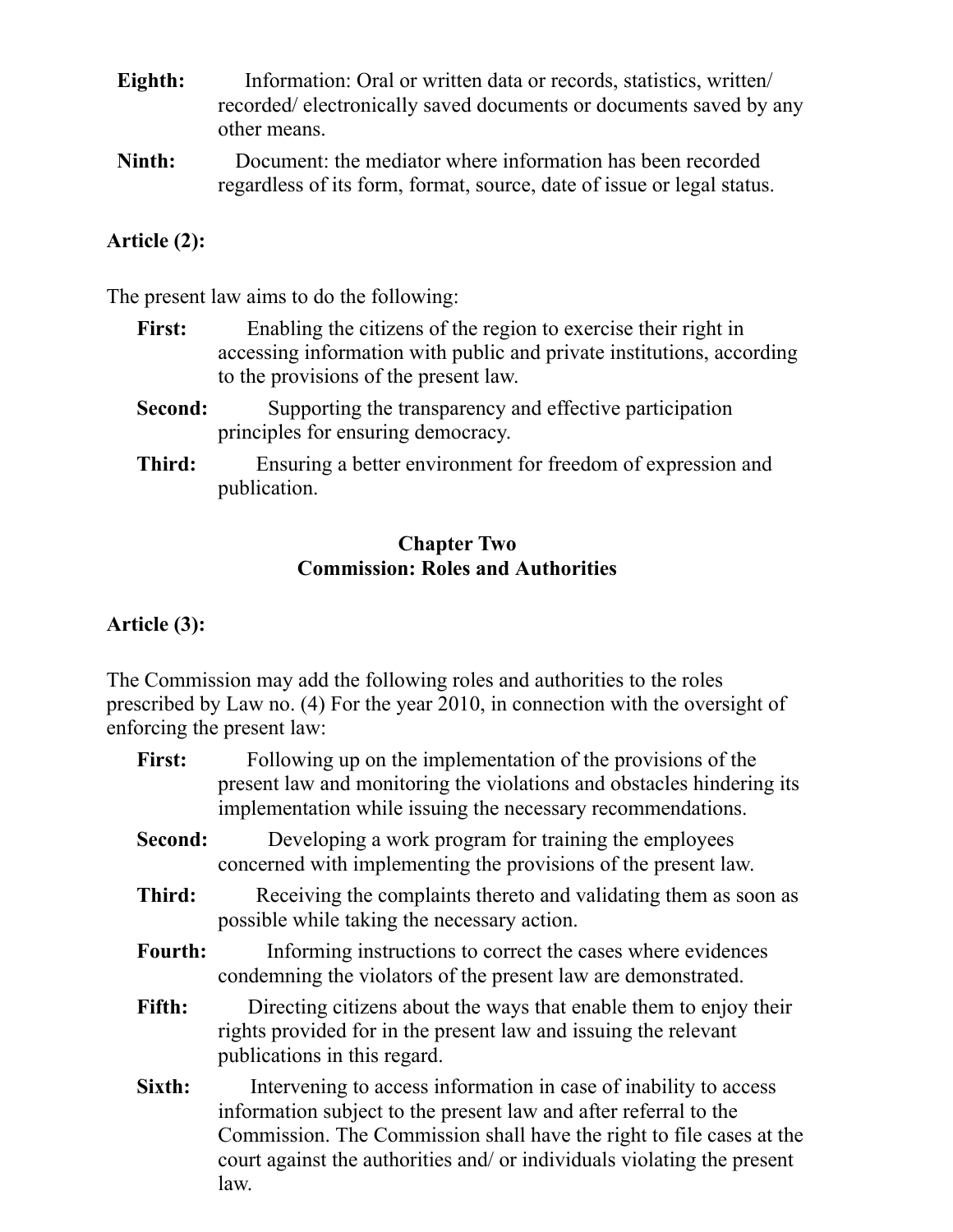**Seventh:** The Commission shall submit a biannual report to the Parliament about its work and shall publish the report for the Public opinion.

#### **Chapter Three Methods of obtaining Information**

## **Article (4): Right of Information Access and Review**

All natural person or legal entity shall have the right of accessing and reviewing the information maintained with the institutions and shall further have the right of obtaining copies of the documents he/ it requests except those excluded according to article (14) of the present law.

## **Article (5): Right of Submitting Applications**

All persons shall have the right to submit applications to obtain information. If the document including the requested information is with the concerned institution, the concerned institution shall submit a copy of the required document to the applicant.

## **Article (6): Must-Publish Information**

- **First:** Each public Institution shall publish an annual manual and shall publish and update the following information on its website or via publishing a report in one of the means of media with regard to the following:
	- 1. Its structure, address and website as well as contact information, roles, decisions and employment processes therein in addition to the names of its officials and their main addresses;
	- 2. Its budget, budget provisions and closing accounts;
	- 3. Achieved projects, projects in the pipeline, and projects to be implemented;
	- 4. Services provided thereby and ways of receiving such services; and
	- 5. Complaints submitted thereto and procedures taken to resolve them.
- **Second:** The Public institutions shall announce the tenders and bids of their funds and properties, according to the laws and systems enforced in the region.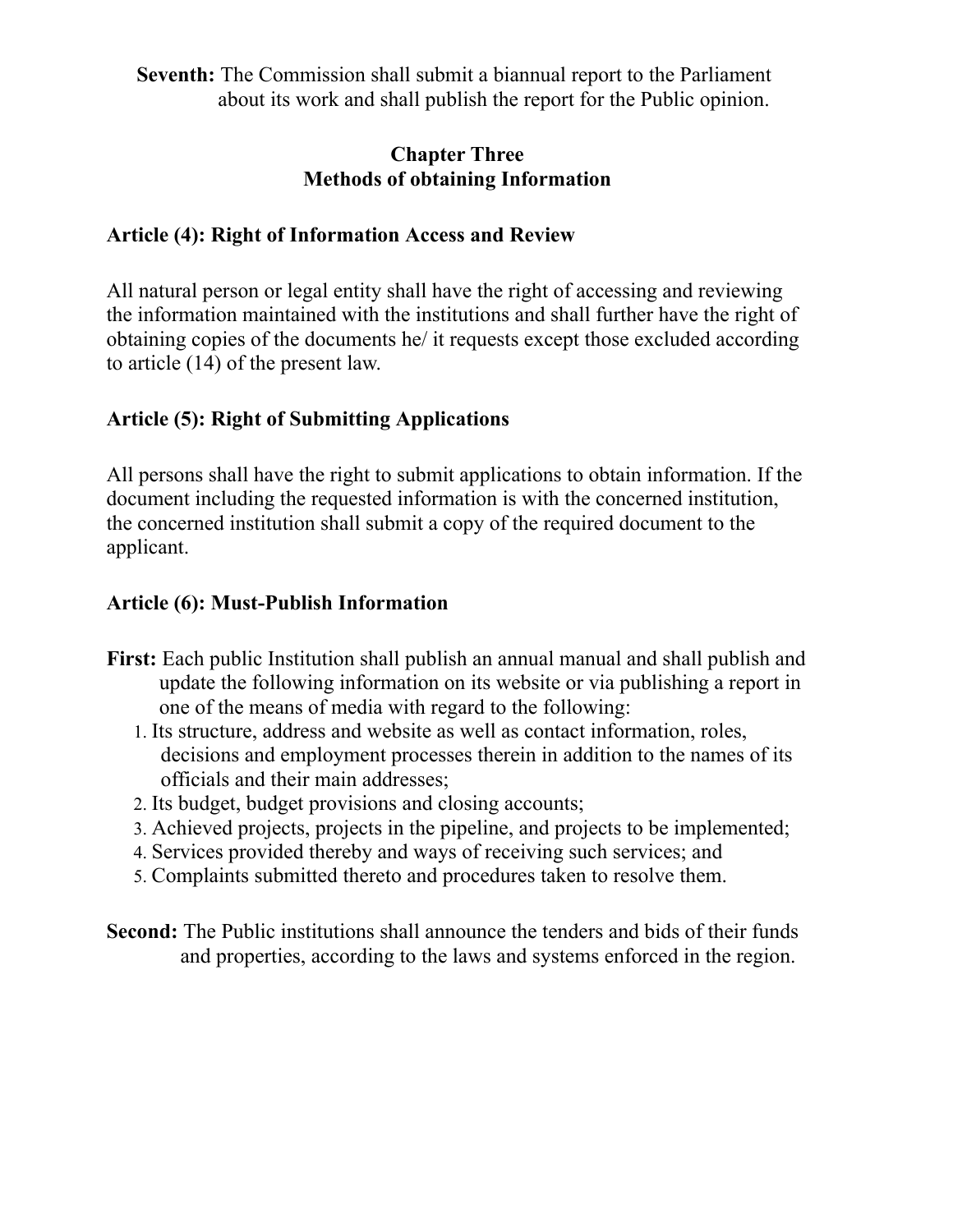# **Article (7): Procedures for Obtaining Information**

- First: All public or private institutions shall identify one or more concerned employee to receive applications.
- **Second:** The public or private institution may prepare an information access application form that includes clear details about the content of the requested information, name of the applicant and his contact

information provided that this form does not constitute a burden to the applicants. The public or private institution may post the form on its website.

- **Third:** The information access application shall be in writing. If not possible, it may be verbal.
- **Fourth:** The public or private institution shall record the application upon receipt, whether accepted or rejected. The application nonregistration shall be considered an illegal reply to the application.
- Fifth: The public or private institution shall respond to the application within ten days as of the date of receiving the application. If the application includes a large amount of information or necessitates the consultation of a third party, the public or private institution may extend this period one time, provided that this extension period does not exceed (15) days.
- **Sixth:** If the application contains information that is necessary to protect a person or set a person free, the public or private institution shall respond to such application within the Forty Eight (48) hours subsequent to receiving the application.

## **Article (8): Responding to Applications**

- First: If the application is accepted by the public or private institution, the public or private institution shall give the information to the applicant directly.
- **Second:** If the information requested is ready and does not need any effort to find it, the information can be given to the applicant directly by phone, e-mail or verbally.
- **Third:** If the application is partially or wholly rejected, the concerned employee shall indicate the reason of rejection in his reply to the applicant. The reason of rejections shall be also limited to one of the following reasons:
- 1. If the information requested is not with the concerned institution;
- 2. If the information requested lies within the scope of the exceptions/ exclusions provided for in the law;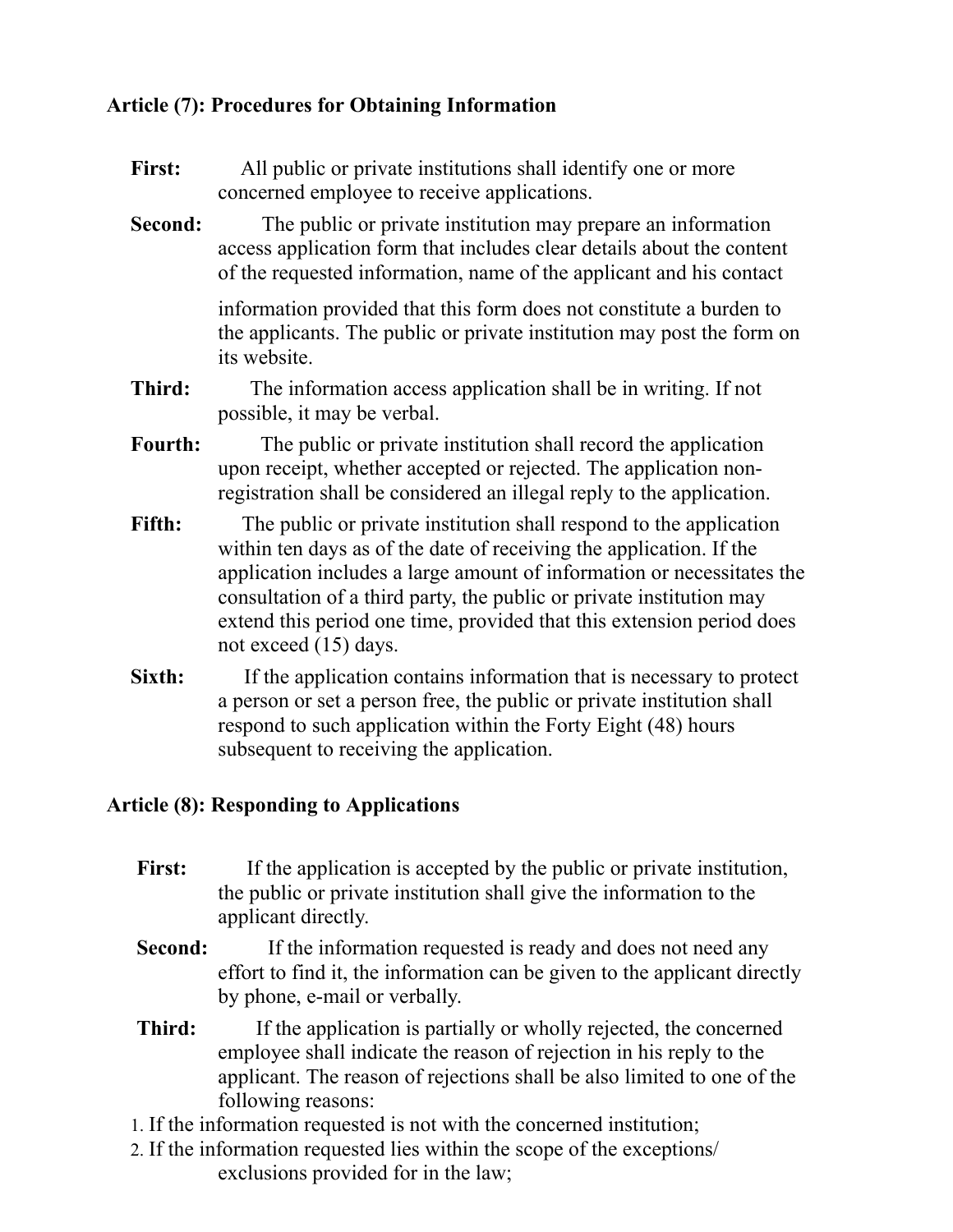- 3. If the information requested has been formerly published while indicating the place and time of its publication or if the information requested exists on the institution website or was supplied to the same applicant earlier before six months; or
- 4. Indicating the applicant right to refer to the concerned Court of First Instance.

# **Article (9): Information Receipt**

- **First:** The applicant shall indicate easy ways to receive the requested information. The public or private institution shall respond to his request.
- **Second:** The public or private institution shall accommodate the requests below, when needed:
- 1. A true copy of the document with the copy approved thereto;
- 2. The right of reviewing the document (as needed) using the means owned by the concerned institutions;
- 3. The right of photocopying the document inside the institution using machines owned by the applicant;
- 4. A true copy of the document, printed or recorded, audible or visual, if this copy could be achieved by using the machines available with the concerned institution; and
- 5. The development of a true copy of the main document in a summary form or any other classification of the document format.
- **Third:** The concerned institution may reject to give information, as indicated in the above clause, if this may cause damage to the document.
- **Fourth:** If the document is available in many languages, the applicant shall be provided the language(s) he requests.

# **Article (10): Document Availability with another Authority**

- First: When the concerned employee receives the application, the concerned employee shall ensure whether the public institution maintains the document or not. If the document is not with the employee and is deemed to be available with another relevant institution, the employee may either forward the application to the concerned institution while informing the applicant of that or instruct the applicant to this other institution.
- **Second:** The period for responding to the application shall be calculated as of the date of its forward to the concerned institution.

# **Article (11): Document Archiving**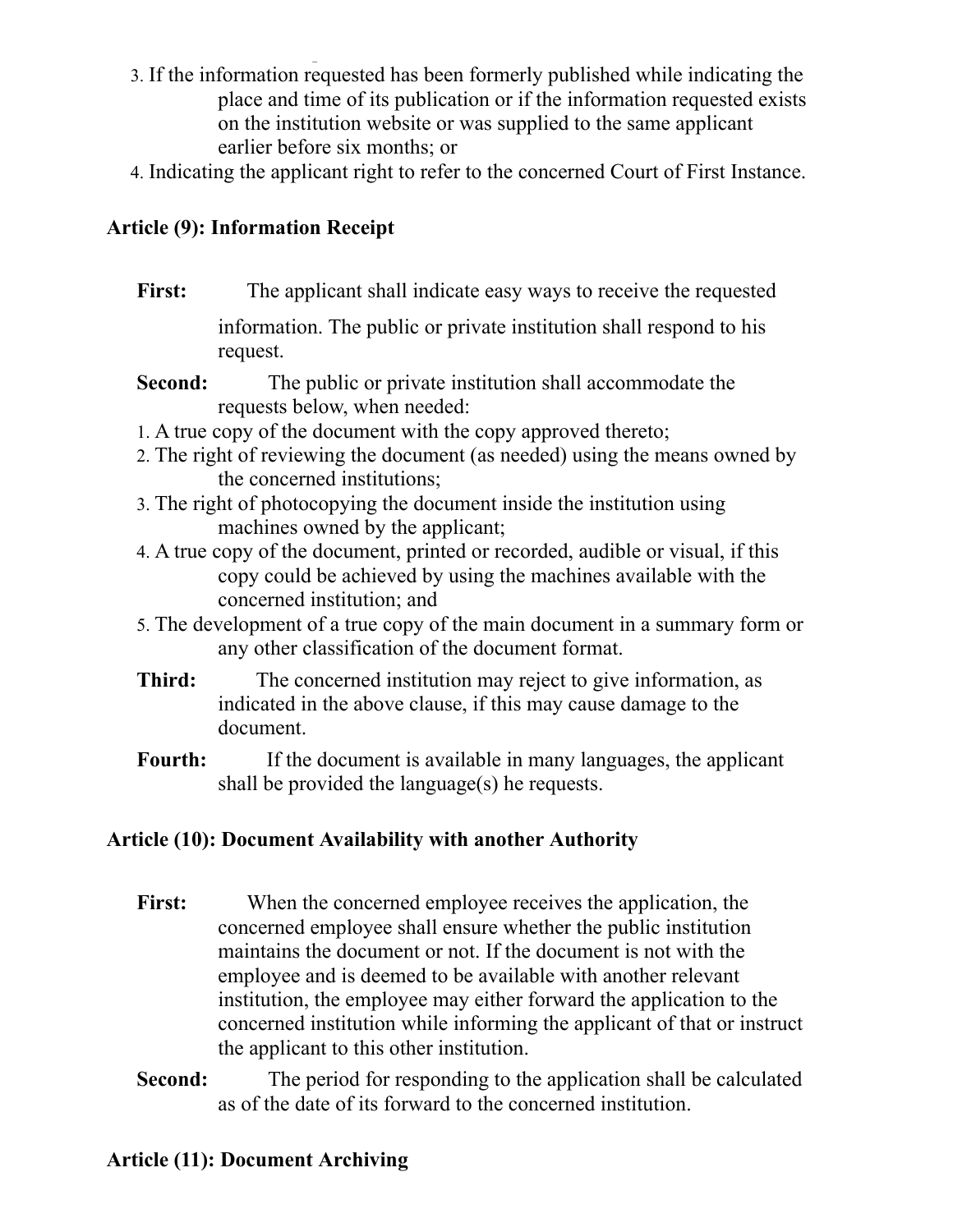Each public or private institution shall archive the documents available therewith in a manner that facilitates their review subject to the provisions of the present law.

## **Article (12): Employee Training**

Each public or private institution shall ensure appropriate training of its concerned employees with regard to the implementation of the provisions of the present law.

## **Article (13): Report Submission to the Commission**

Each public Institution shall submit a report to the Commission every four months, provided that this report includes the following:

Received applications, wholly or partially accepted applications, wholly rejected applications, existing objections and lawsuits, reports published according to article (6) of the present law and the training courses developed for its employees.

## **Article (14): Exceptions/ Exclusions**

- **First:** The public or private institution shall not reject providing the information in protection of an interest indicated under clause (Second) of the present article, if disclosure of said information is for the public interest.
- **Second:** The public or private institution shall have the right to reject the application for providing information in any of the following cases:
- 1. Secrets related to the region's defense and security (i.e., weapons and military preparations details, security and military confidential missions, defensive movements and tactics as well as intelligence information);
- 2. Information that the disclosure thereof results in affecting negotiations being made by the region with any other entity or any exchange of information that is agreed between both parties to be confidential pending announcement thereof;
- 3. Information that the disclosure thereof results in affecting investigations or court trials;
- 4. Information that the disclosure thereof results in breaching legal competition, copyrights or intellectual property rights;
- 5. Educational, medical or employment information and files of a person, or his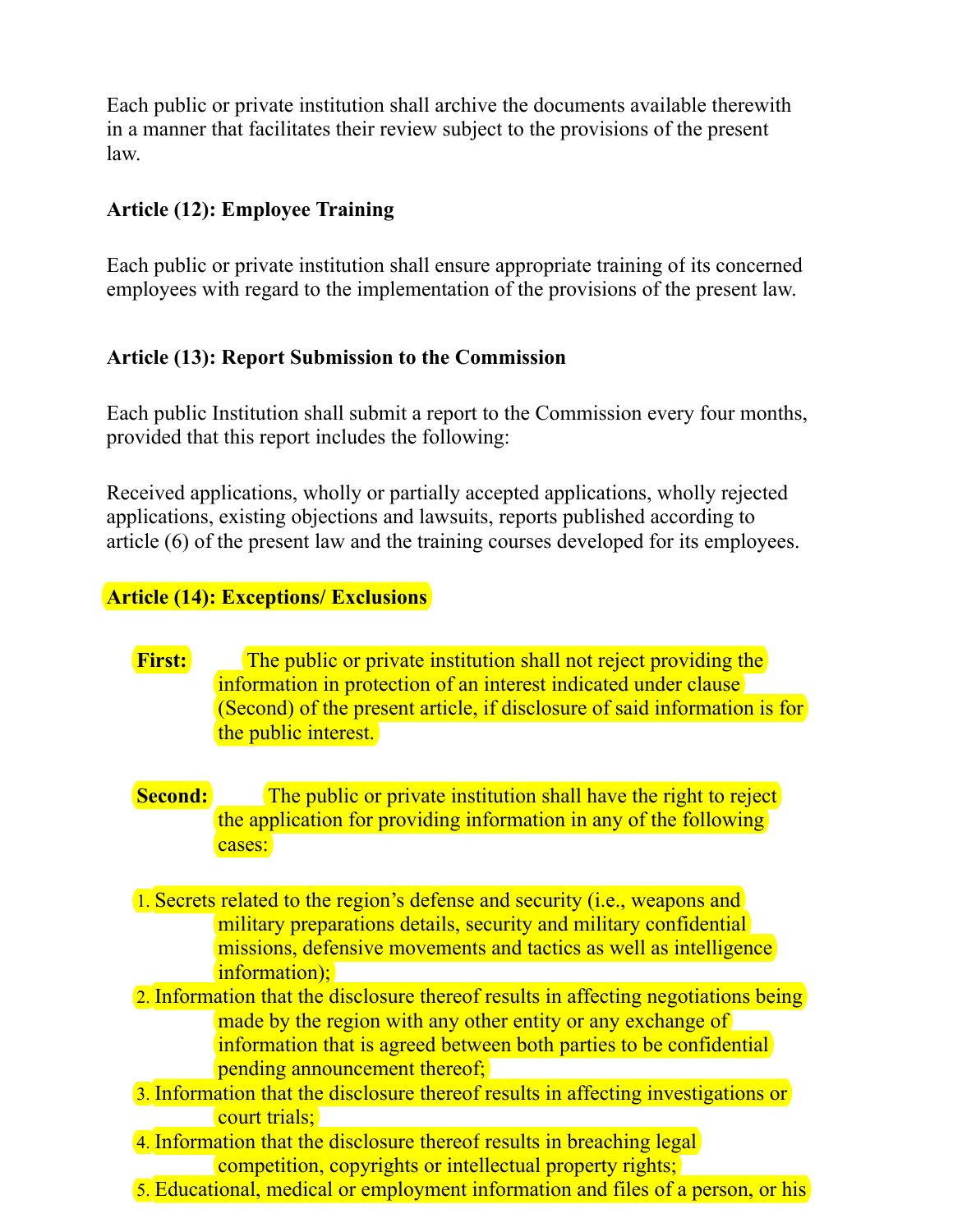banking accounts or his professional secrets, without securing his approval as well as any other information relevant to the safety and health of the citizen, or information that may jeopardize the citizen's life; and

- 6. Information that the disclosure thereof results in hacking protected electronic networks or the risk that its contents will be deleted or stolen.
- **Third:** Exceptions/ Exclusions indicated in other laws enforced in the region without contradiction to the provisions of the present law.
- **Fourth:** Information indicated under items (1, 2 & 3) of clause (Second) of the present article shall be disclosed following the lapse of 20 years.

## **Chapter Four General provisions**

## **Article (15): Cost**

The applicant shall pay the fees for obtaining said requested information.

# **Article (16): Employee Protection**

No penalty shall be inflicted on any employee giving information about violations or infringements that are committed in breach to the law.

# **Article (17): Objection**

- First: Each person, whose information access application is rejected, shall have the right to object to the decisions and procedures of the public or private institution before the higher administrative bodies, the commission, and the concerned Court of First Instance within a period of Seven (7) working days as of the date of issuing the objected to decision or the decision of the entity and in the following cases:
- 1. Rejecting the application, whether wholly or partially;
- 2. Exceeding the period of reply as identified, according to article (8)/ Clause (Fifth);
- 3. Imposing unnecessary fees on the applicant; and
- 4. Referring or guiding the applicant to more than one entity with the purpose of misleading the applicant and hiding the information therefrom.
- **Second:** The ruling issued by the concerned court of First Instance shall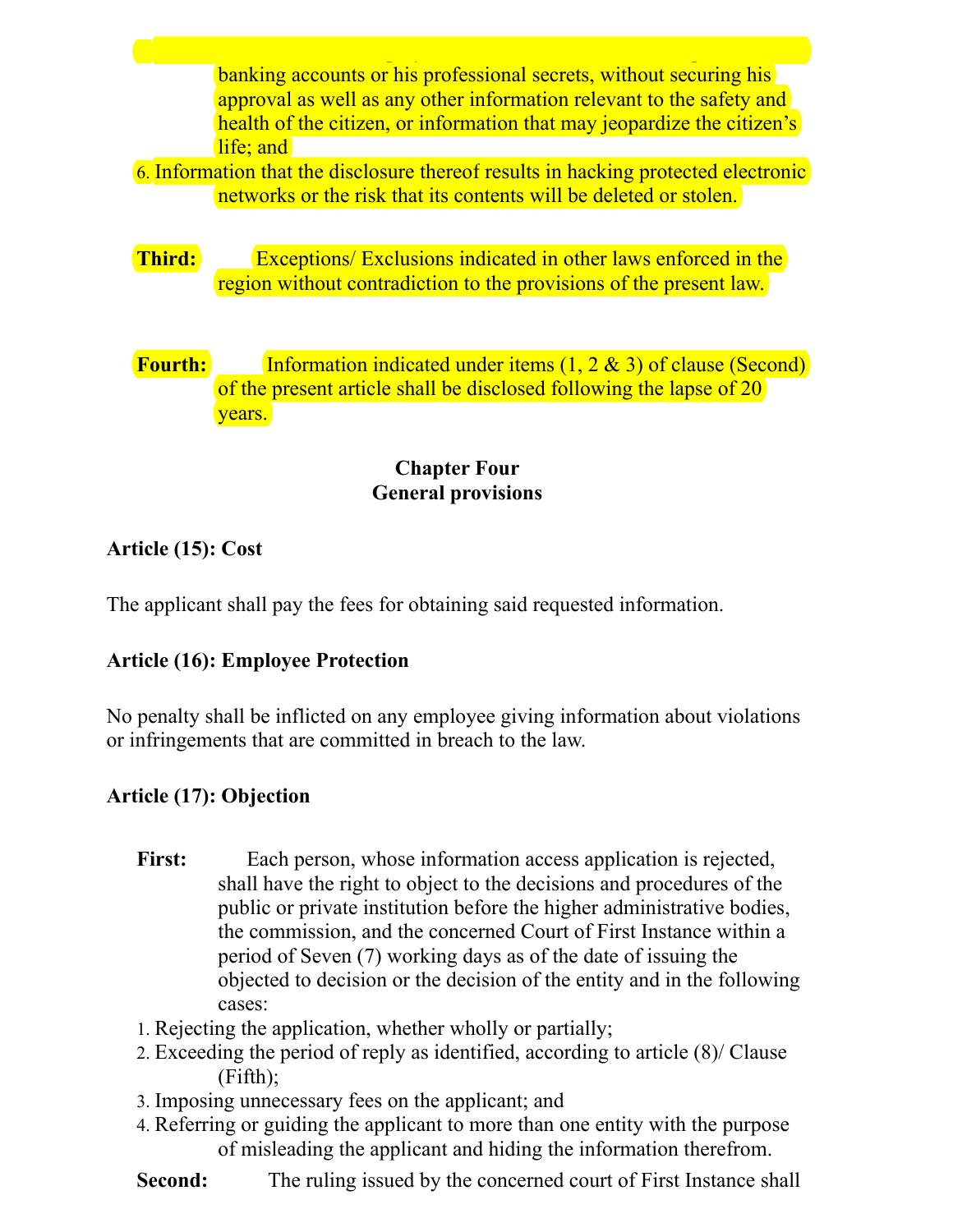be appealable by cassation before the district court of appeal within a period of 15 days as of the date of notification or the date of considering it notified. The decision issued from the court of appeal shall be a final decision.

#### **Article (18): Penal and Civil Responsibility**

- **First:** Each person who does any of the following shall be penalized by paying a fine that is not less than IQD 250,000 (Two Hundred and Fifty Thousand Dinars) and not more than IQD 5,000,000 (Five Million Dinars):
- 1. If the person prevents the document supply/ review or information access or if he submits incorrect information in contradiction to the provisions of the present law; or
- 2. If the person hinders the work of the Commission with relevance to controlling the implementation of the provisions of the present law.

## **Second:** Each person who on purpose damages a document outside the limits of his legal competency shall be punished in accordance with the enforced laws.

#### **Chapter Five Concluding provisions**

## **Article (19):**

The Council of Ministers and all relevant entities shall enforce the provisions of the present law.

## **Article (20):**

Any legal text or decision that contradicts the provisions of the present law shall not come into force.

## **Article (21):**

In coordination with the Independent Human Rights Commission of Kurdistan, the Council of Ministers shall issue the instructions necessary for facilitating the provisions of the present law.

**Article (22):**